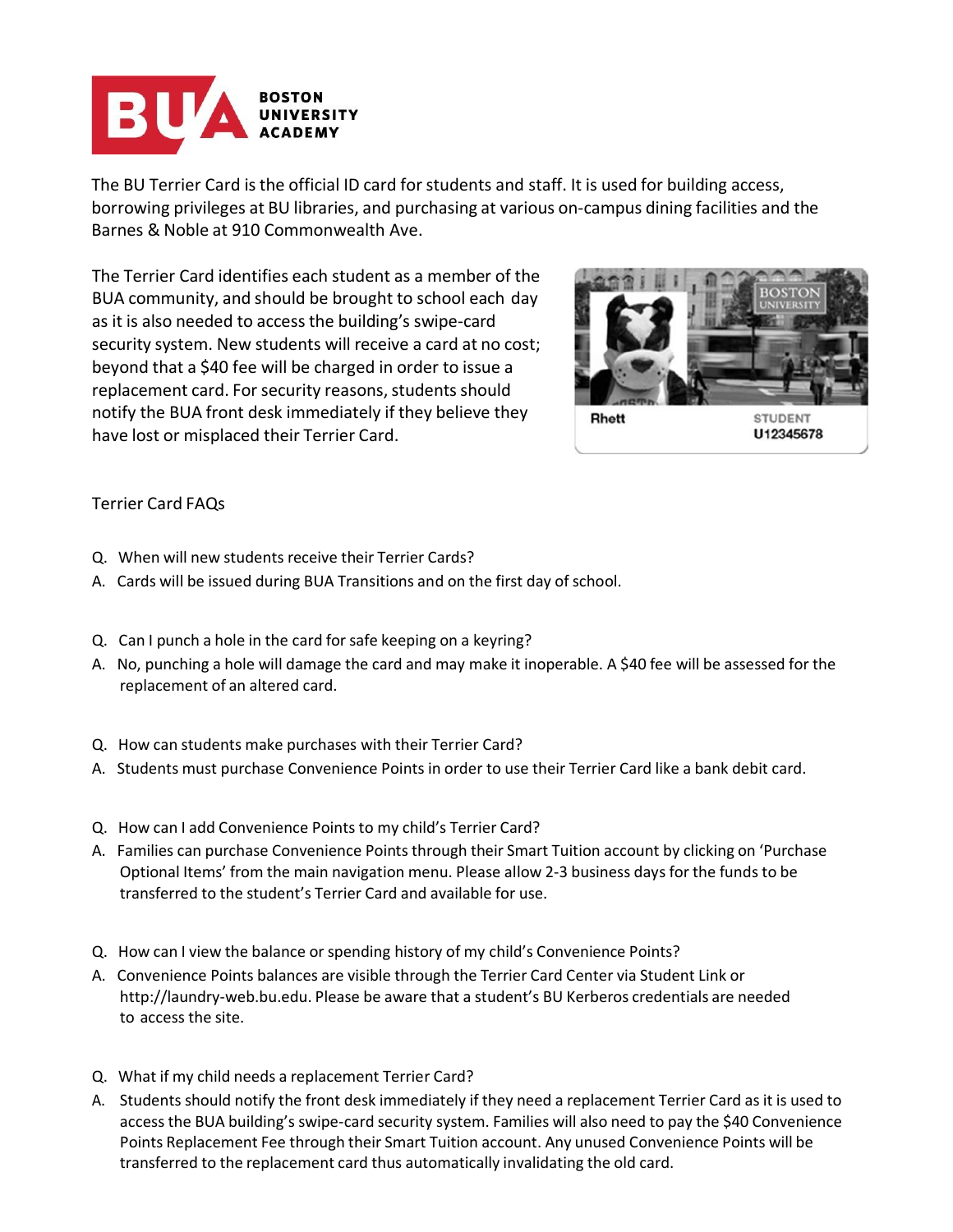## **Instructions for Purchasing Convenience Points via SMART Tuition**

| <b>SMART TUITION</b><br>Financial Solutions for Schools and Parents | PURCHASE OPTIONAL ITEMS          | <b>REVIEW MY BILL</b> | Log Out<br>PAY MY BILL EDIT MY PROFILE CONTACT US |
|---------------------------------------------------------------------|----------------------------------|-----------------------|---------------------------------------------------|
| <b>REVIEW MY BILL</b>                                               |                                  |                       |                                                   |
|                                                                     | <b>Boston University Academy</b> |                       | $BIAB1A C1$ in $D1C1C1$                           |

- 1) Log into your family's SMART Tuition account. Select 'Purchase Optional items' from the top navigation bar.
- 2) Select the student(s) name from the dropdown list. Click 'Go'.

| WHAT CAN I DO?                               |                                                                                            | Select Student 2 Smart Cart 3 Payment Complete 4 Confirmation |                          |
|----------------------------------------------|--------------------------------------------------------------------------------------------|---------------------------------------------------------------|--------------------------|
| ▶ Purchase Optional Items<br>Review My Bill  | Select Student(s)                                                                          |                                                               | Family ID: 1384917000007 |
| Pay My Bill<br>Edit My Profile<br>Contact Us | Please note that the item(s) you are about to select will be applied to the current month. |                                                               |                          |

3) Choose the item(s) you will like to purchase. Click 'Save'.

| WHAT CAN I DO?                                           | Select Student 2 Smart Cart 3 Payment Complete 4 Confirmation |                           |                                           |                 |                                           |     |                          |
|----------------------------------------------------------|---------------------------------------------------------------|---------------------------|-------------------------------------------|-----------------|-------------------------------------------|-----|--------------------------|
| Purchase Optional Items<br>Review My Bill<br>Pay My Bill | student(s) selected                                           | $\bullet$ 60              |                                           |                 |                                           |     | Family ID: 1384918000007 |
| Edit My Profile<br>Contact Us                            | <b>Student Name</b>                                           |                           | <b>Billing Item</b>                       | <b>Ouantity</b> |                                           |     | Amount                   |
|                                                          | REILLY SNOW (10)                                              | n                         | Convenience Points (\$100)                |                 | $\begin{array}{cc} - & 0 & + \end{array}$ |     | 50.00                    |
|                                                          |                                                               | $\langle \hat{z} \rangle$ | Convenience Points (\$25)                 |                 | $-0$                                      | $+$ | \$0.00                   |
|                                                          |                                                               | 同                         | Convenience Points<br>(Incidentals Grant) |                 | $-0$ +                                    |     | 50.00                    |
|                                                          |                                                               | O                         | Replacement Card Fee                      |                 | $= 0 +$                                   |     | \$0.00                   |

4) Review the transaction and the agreement page. Click on 'AGREE' to process the transaction and to view your confirmation.

| Fee Name: Convenience Points (\$100)                                                                                                                                                                                                                                                                                                                                                                                                          |
|-----------------------------------------------------------------------------------------------------------------------------------------------------------------------------------------------------------------------------------------------------------------------------------------------------------------------------------------------------------------------------------------------------------------------------------------------|
| Fee Description: Convenience Points will remain in effect as long as your<br>student is officially registered at Boston University<br>Academy, Any balance of Convenience Points will be carried<br>over from one academic year to the next.                                                                                                                                                                                                  |
| Please be aware that the Smart Tuition system will not issue<br>a refund for this purchase; however, your family does have<br>the ability to request a refund from Boston University<br>Academy at the end of an academic year. The University will<br>refund, in full, any unused Convenience Points balance that<br>is \$5 or greater. The full Terms & Conditions are available<br>at http://www.bu.edu/housing/dining/convenience/terms/. |
| $\Box$ I have read the description of this item and agree to purchase.                                                                                                                                                                                                                                                                                                                                                                        |
| $\Box$ I understand that all purchases are final and non-refundable.                                                                                                                                                                                                                                                                                                                                                                          |

It may take 2-3 business days from the date of purchase for Convenience Points payments to be applied to a student's Terrier Card. Students can check their Terrier Card balance through the Terrier Card Center via Student Link or http://laundry-web.bu.edu. Please be aware that a student's BU Kerberos credentials are needed to access the site.

5) Families wishing to access incidental grant funds for the purchase of Convenience Points should select Convenience Points (Incidentals Grant) from the "Billing Item" list and "Mail-in Payment Information" as the payment method. An offsetting credit will be applied to your account once the BUA Business Office has verified that you have the necessary funds remaining.